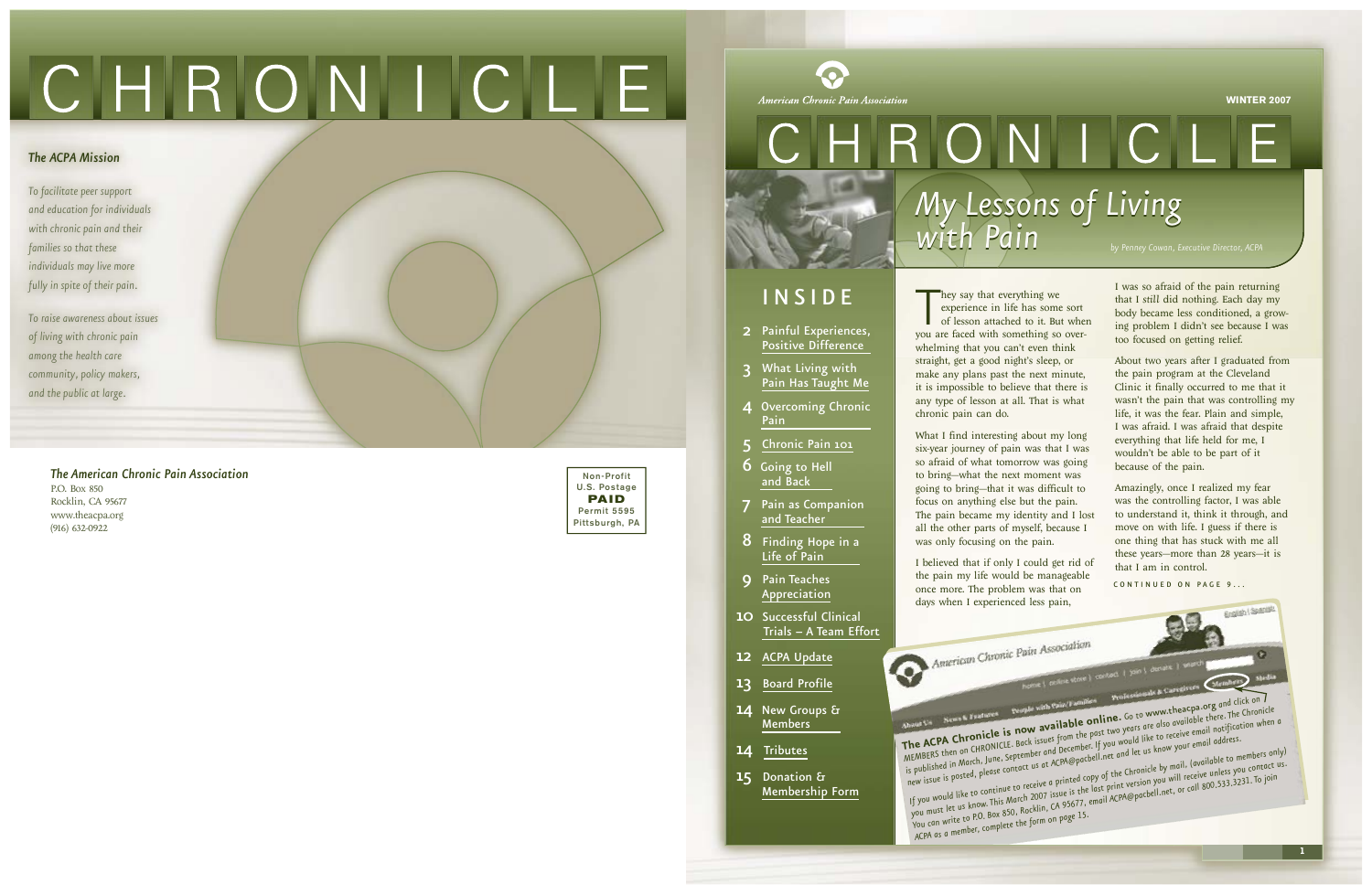# CHRONICLE

# Painful Experiences Make a Positive Difference

In my life I have learned many<br>things about painful experiences<br>They hurt, they are not always<br>welcome, and they seldom change, n my life I have learned many things about painful experiences. They hurt, they are not always but always they have made a very big, positive difference in my life.

<span id="page-1-0"></span>ESSEX

Still, I admit that sometimes I feel as though I live my life hanging onto the end of a yo-yo string, at best learning to tolerate the daily ups and downs. Anyone living with pain can tell you that there are times when the pain is under control and then there are those times when all you can do is just give in to the body's cry for help. That means giving up all normal activity, at least for a while until I can regain some strength. So every day, chronic pain is teaching me patience.

When my body is ruling my life, I find writing helps me to process my feelings and frustrations. Relaxation and affir mation tapes help me to unwind and prevent me from feeling more pain from the stress. When I am able, I do gentle yoga exercises which help my body stay limber and somewhat conditioned. On those days that I feel like doing nothing, I just allow myself to do exactly that—nothing. Chronic pain has taught me to nurture and care for myself in positive ways that support my healing process.

Experience has taught me that if I push myself and do too much, I will pay a price in increased pain levels. For a very long time, I thought that I should still be able to do everything I used to do before my condition. This thinkin g led to me being very uncomfortable all of the time. Now I assess each activity or event I plan to participate in, mapping out the closest routes, shopping in stores that have seating areas, and over all trying to minimize the amount of

discomfort I will be experiencing. Living with chronic pain has taught me to better balance my life and choose the activities that are most important to me.

**P**<br>ain taught me that it comes in a<br>degrees of intensity.<br> variety of ways and in varying degrees of intensity.

Because I do not walk with a cane or a walker, most people do not see my pain or my disability. Their comments can sometimes create feelings of guilt and even self doubt. Now I take the time to educate people about condi tions that are not always apparent to the naked eye. Chronic pain has taught me to put myself above other people' s opinions and to accept myself for who I am.

About six months ago, I decided to leave my job. It was a very difficult decision that has given me extra tim e to care for myself but left me isolated from people. Still, it became very clear to me that it is much better to keep as active as I can, get a new vision for my life, and stay connected to people. Another lesson: I am not my job or what I do. I am not even my body. I am a person who is trying to re-create a balanced, happy life in spite of my physical disability.

Though I have tried physical therapy, massage, acupuncture, Rolfing, lumbar injections, medications, chiropractic manipulation, homeopathy, and yoga, I have tried to stay open to new advances in medicine and never give up hope. Someday, a new procedure might help my condition. This is pain's ongoing lesson of hope and perseverance.

About two years ago, I started a support group for people living with chronic pain and it has truly changed my life for the better by connecting me with people who understand. We listen and support each other because we know the challenges that each of us faces every day and share the commo n experience of living with chronic pain . In our support group, I can take what I have learned and pass it to someone else. If I help one individual learn t o better cope with chronic pain then I have made a difference.

# *What Living with Pain Has Taught Me* ESSEX

**Pat facilitates the Morris County, N.J. , Chapter of the ACPA, creates guided imagery and relaxation CDs to reduce pain and hopes to teach coping strategies for people living with chronic pain.**

Pain medications don't always work to relieve all of the pain the way we expect they will. And sometimes doctors refuse to treat our pain with stronger pain medications for fear of making addicts out of us. Pain has taught me that patience and compli ance with doctor's orders can wi n respect and the meds I need to survive.

My pain is associated with multiple back surgeries. The last surgery in 1998 was to repair a Meningocele and left me paralyzed and in constant pain. I've been diagnosed with spinal adhesive arachnoiditis, cauda equina syndrome, shunt dependent, degenerative disc disease, and arthritis.

Pain has taught me that not all friend ships survive under the weight of chronic pain. Family members aren't immune either. I guess people in pain all the time are a drag to be around.



Volunteering and living proactively eases pain by helping me to get outside of myself and to feel more in control of my life. The Internet is a fabulous venue for socializing with people who are busy coping with their own pain.

It can also be a valuable tool to find books and tools that can make life easier.

Stress reduction also eases pain, so I journal, read, paint, sculpt, design, and live beneath my financial means. I've also learned the value of play and the usefulness of body movement.

Pain taught me to research, acquire, and then actually use every assistive device I could find. My strategy is to know my pain and my options so that I can take full advantage of the good days .

I have learned to use the cornerstone of my pain management system—my adjustable bed. It adjusts to various positions and has a heating feature, but the best aspect for me has to be the alternating pressure pad. A powerful air pump fills and empties rows of baffles that keep the mat moving underneath. This prevents the pain of pressure points and bedsores. I can't sleep on anything else. I use a power wheelchair inside and out, but my bed is where I

go to rejuvenate and ease the pain of being up and about.

I share my life with dogs. I enjoy train ing and can really use a well-trained service dog to help me to get outside in all kinds of weather at any time of day. My dog reconnects me to nature, allays any fears I may have had about being alone, and widens my social world.

Pain has taught me to go inside myself to feed my soul and live in hope with a positive mental attitude.

*"Stress reduction also eases pain, so I journal, read, paint, sculpt, design, and live beneath my financial means. I've also learned* **1996 1997 1998** *the value of play and the usefulness of body movement. "*

# **The Voices of People with Pain.**

In this issue of *Chronicle*, we opened our pages up to our readers. Eight ACPA members were kind enough to share their stories. "Voices of People with Pain" tells of the lessons learned, the challenges conquered, and the perspective gained by living with chronic pain.

Special thanks to Linda Balanesi, Andrea M. Bowen, Marg Hall, Theresa McConville, Pat Merritt, Sally Price, Georgia Short, and Jonathan Van Ee. Other essays that we received may appear in future issues.

*by Theresa McConville, Mount Vernon, Washington*

[| TOP](#page-0-0) 

|

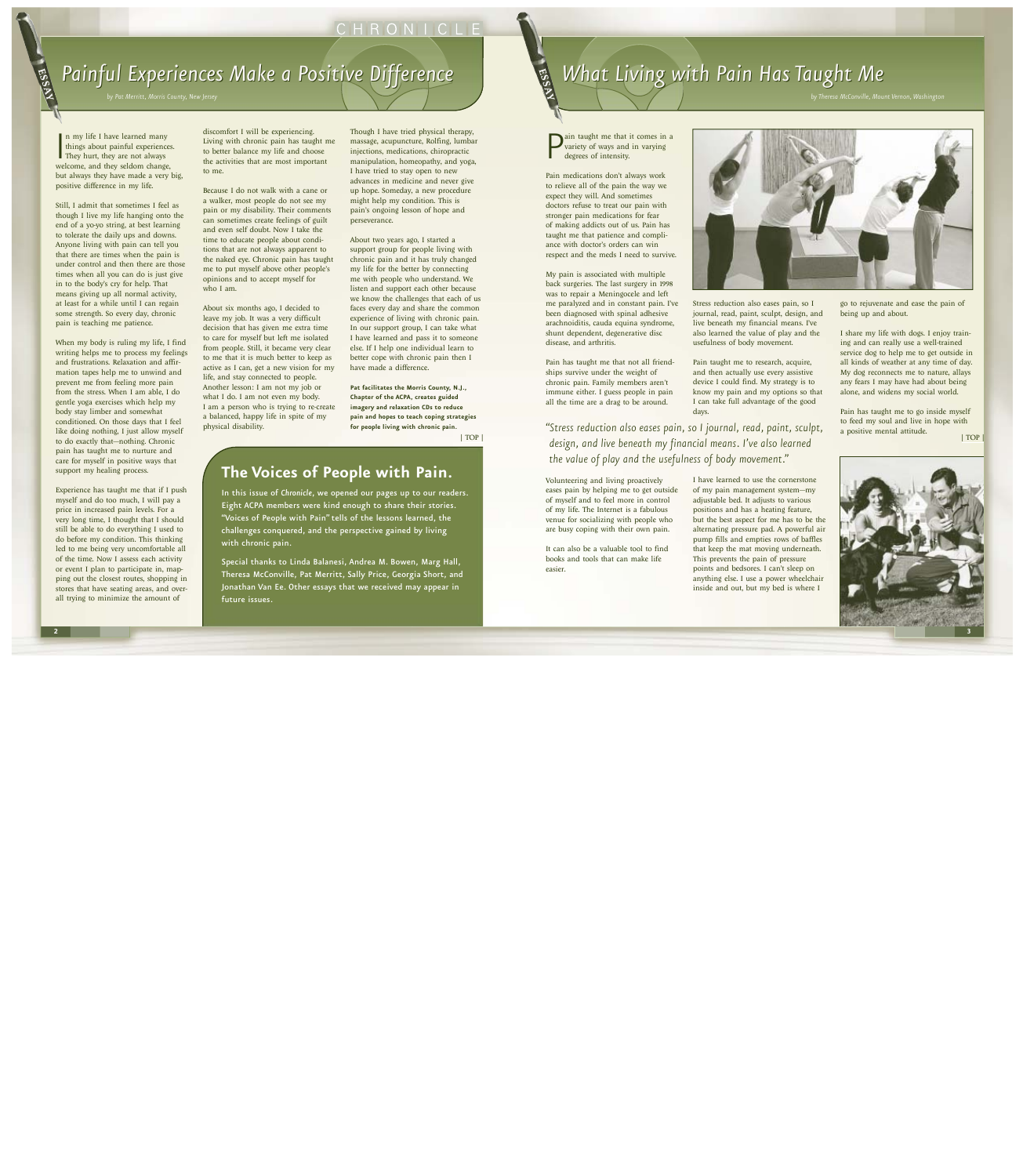## CHRONICLE

# <span id="page-2-0"></span>**Overcoming Chronic Pain** *by Jonathan Van Ee, San Jose, California* (San *Legison, California* Engineeral Scalifornia Controlled Scalifornia Controlled Scalifornia Controlled Scalifornia Controlled Scalifornia Controlled Scalifornia Controlled Sca

was 30 years old when the pain started and was working<br>in a law firm. I have since read that stress-related chronic<br>pain conditions afflict people in their 30s and 40s who ar<br>in some of the busiest and most stressful times was 30 years old when the pain started and was working in a law firm. I have since read that stress-related chronic pain conditions afflict people in their 30s and 40s who are

# *Chronic Chronic Pain 101* **by** Andrea M. Bowen, Maine **Exercise Page 10 Andrea M. Bowen**, Maine

Right before the holidays started, all my billable hours had to be entered into the law firm's database. This was a huge task. I typed fast for about two hours.

That's when the pain started and it did not go away. Thereafter, the backs of my fingers ached every time I typed. After about two months, I booked an appointment with a doctor.

That doctor told me my condition was not at all serious and would definitely get better over time. He diagnosed me with tendonitis, saying the tendons in my fingers were sore from overuse.

But, neither the anti-inflammatory medication nor icing my hands seemed to help.

My condition improved a little and stabilized. At least I was not getting worse. For the next two years I would live with the same continuous dull pain in my fingers. Then, it started getting worse. Much, much worse.

I saw a number of specialists and physical therapists, read books, researched the Internet extensively, spoke with many people about my pain, and stopped typing completely. But my condition deteriorated to the point where I effectively stopped using my hands. My legal career, art hobby, and pretty well my entire life came to a halt.

When I refocused my mind, my pain immediately started to lift. Now I can feel only the memory of pain in the tendons of my fingers. They feel like a muscle sprained some time ago.

Eventually I attended a repetitive stress injury support group in San Francisco. There, a group of panelists repeated that that your mind can play an important role in causing pain.

To cure the pain, they said, you must make your mind change how it interprets pain.

## *"When I refocused my mind, my pain immediately started to lift."*  $\sum_{\text{p^2} \text{ is a point of } n}$  and  $\sum_{\text{p^3} \text{ is a point of } n}$  and  $\sum_{\text{p^3} \text{ is a point of } n}$  and  $\sum_{\text{p^3} \text{ is a point of } n}$

That approach made a lot of sense to me, because I had started to question whether my pain was really the result of a problem with the tendons in my fingers. When I would sit in front of a computer my hands would be in pain. But, if I sat on a couch, I wouldn't necessarily feel the same level of pain. That made absolutely no sense to me and my doctors and therapists couldn't offer an explanation either.

> The pain taught me that my pain experience is my own, affected by my personality, my upbringing, and my emotional wounds. I empathize with  $|TOP|$   $|TOP|$   $|TOP|$   $|TOP|$

I came to believe that my mind was causing the pain and that I must treat my condition by pushing through the pain. After reading up on this approach, I uncovered a number of notable facts. One Harvard student indicated there is no evidence (none!) that there is anything wrong with the tendons of people who have been diagnosed with tendonitis caused by repetitive stress injuries (like me).

Doctors who employ the mind-is-body approach believe that it works not only for tendonitis, but also for back pain, (which is where the approach actually started) headaches, fibromyalgia, and much more.

I have often wondered why I didn't I improve sooner. Here is what I've learned.

- 1. I didn't question my own mind. If I had questioned the strength of my mind the same way I questioned the strength of the tendons in my fingers, I would have conquered the pain sooner.
- 2. Doctors who depend on referrals for business are reluctant to even mention that pain is caused by the mind. (At the onset of my pain, I probably would also have been offended.) Doctors and physical therapists do not use the mind-is-body approach because it is not in their financial interest to cure chronic pain patients. Cured clients cease to be clients.



The numerous success stories that I heard were the most powerful force in my trying this approach.

**More details on Jonathan VanEe's story are at www.mindisbody.com. View his artwork at www.jonathanvanee.com.**

the short course on pain was full. So began my studies as a lifelong learner—with chronic pain as my teacher. Plenty of lessons along with never-ending tests became the norm and remain so to this day. Thirty-four years is a long time to be in this course but the daily lessons and accumulated knowledge continue to have an impact on my life and change the way I view the world.

To survive the journey I instinctively began living a day at a time; actually, a doctor's appointment at a time. Life and pain merged into one. I lost my "life" to pain for a long time. I pretended to be retired at 23 and vowed to work longer when older. I never imagined an entire life with pain and kept thinking the pain would disappear with each surgery on my spine.

Living a day at a time kept me going even through my darkest days. It remains a very useful life strategy.

your pain, but mine is mine and yours is yours. Most folks experience pain as an acute episode. They may stub a toe or jam a finger in a door. Their reaction may be huge. After all, this may be the worst pain they have ever felt. For each of us the reference point is different. Pain tells me to remember this wisdom and be empathic to others' experience with pain.



Hunting for control was, for me, the kiss of death for a happy life.

Pain keeps me honest. Cheating has no place when it comes to the issue of control. The quest to control the pain lasted many, many years and guided my decision-making around treatment choices.

Through trial and error (many, many errors), I discovered control to be an illusion. The only part of the pain experience I can control is my reaction to pain, not the pain itself. By responding to pain through my

smorgasbord of pain management strategies, I move from victim to victor and survive the everydayness of the pain.

I had heard the saying, "grieve the loss" and was clueless as to what it meant. Pain taught me that to live the life I have now, I must give up the one I thought I had. The roller-coaster of grief over what I can no longer do or aspire to, and the acceptance of my pain and what I can do and can aspire to, continues, but the ups and downs are less severe. Acceptance is deepening and self care is growing. Doing what I can to keep my body and mind in good condition is getting easier.

The lifelong course continues with these sage lessons learned:

- ❉ Take life a day at a time
- ❉ Have empathy for others' pain without comparing it to my own
- ❉ Beware of the need to control
- ❉ Respond rather than react to pain (response requires thought and choice)
- ❉ Accept the pain

And just when I think I'm doing really well, another pop quiz is given and I learn the lessons over again. These lessons provide me a hopeful and happy life.

**Andrea M. Bowen is the author of "T***he Art of Living with Chronic Pain***" available on www.pookapub.com.**

## *"Living a day at a time kept me going even through my darkest days. It remains a very useful life strategy. "*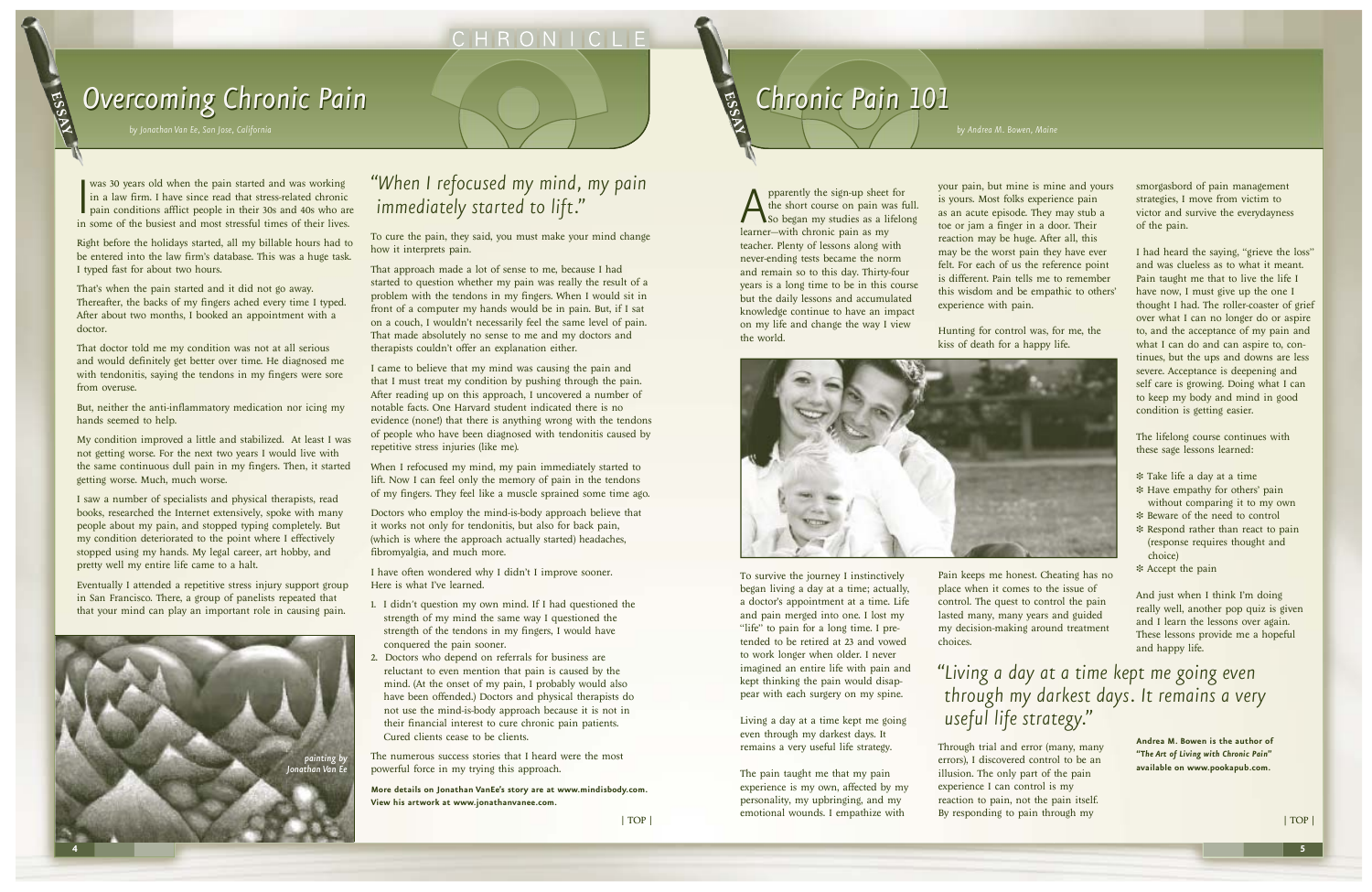Chronic back pain has changed<br>
my life. Since 2003 I have been<br>
to countless doctors in search<br>
of an accurate diagnosis and effective hronic back pain has changed my life. Since 2003 I have been to countless doctors in search treatment. It has meant that at age 59, I am currently unable to work and unable to make even the simplest of commitments. I think of the last few years as a trip into the "underworld." My friends, family, and co-workers, to some degree, have been forced to go along with me on this journey.

<span id="page-3-0"></span>ESSEX

I can no longer travel in the ways I did when I was younger, but I have been traveling in a spiritual sense. Like the Greek mythical maiden Persephone, who in one instant lost the ground beneath her feet and was swept by Hades into hell, I have had to suddenly confront dramatic changes.

Facing pain and disability brought with it anxiety, fear, and depression. I felt as if the gods and goddesses had thrown me to the ground and held me there until I cried "Uncle!" My life was way out of control. At one point I was told I probably had ovarian cancer (I don't) and felt relief as well as terror, that an end was in sight.

Two books helped me learn to live a deeper, fuller, more accepting life. I recommend them to my fellow travelers. The first is *Close to the Bone: Life Threatening Illness and the Search for Meaning* by Jean Shinoda Bolen, M.D. Although written for those confronting cancer, AIDS, and other terminal illnesses, this book is still filled with helpful wisdom for those of us grappling with life-altering disabilities like chronic pain. I have rediscovered my contemplative side. I find great joy in reading, meditation, and quiet observation of the mysteries of the natural world. I now have a deeper pagan spirituality and a vast new reservoir of compassion for those in our society who are disabled, sick, or just simply underdogs.

hen I think of what pain has taught me, I have to go back to my old diary entries, where I recorded those first lessons.

The second book that helped me is *Moving Violations* by John Hockenberry. The author is a former NPR reporter who has traveled the world in his wheelchair. When an auto 1/26/02: "I don't feel like I have to please everyone as much. I feel more my own person. If someone doesn't like me, too bad. I've discovered that a voice I kept hearing in my head making me feel responsible for everyone and everything around me is not God but is a lie I can reject, without guilt!"

accident left him paralyzed at age 19, he found himself with a radically different body and set of challenges. This is the story of his personal transformation, of his very unique take on world events and the world of disability, told with an amazing sense of humor and creativity. By reading this book I learned to see chronic pain as simply another challenge to my nerdy, engineering self. I could still do a lot; I just had to figure out how to do things differently. My motto became, "Adapt. Don't Fight."

> In my teenage days I had no pain, but I still had problems and emotional ups and downs. Sometimes when I have a tendency to blame everything on my pain, I have to remember that I would have had problems from life and aging whether I had chronic pain or not.

This vision came to me to give me comfort. I was climbing up glacier point at Yosemite (I like to hike) and this trail, of necessity, involves scores of switchbacks to accommodate a 3,000 foot climb. The switchbacks are simply the means to arrive at the top: adaptive devices, as it were. Looking back, the hike isn't about the switchbacks; it's about the overall journey. What does it matter how I get there as long as I find some joy in getting there? So, as an example, since sitting is often painful, I made a bed in my car so that whenever the pain got too much I could pull over and lie down. My inflatable camping mat is like a switchback that gives me more mobility. I carry it everywhere.

I've learned that having chronic pain and discovering methods to cope with this particular disability is a lot like a journey to hell and back, and a bit like going on a steep hike. We get to travel as much as the other guy—we just do it a little differently and get to see a lot of things that other folks might miss.



# **Pain as Companion and Teacher** ESSEY

5/8/00: "Bad pain day yesterday and today. Finally got to sleep Sun. morning around 4:30 a.m. Up today at 7:20 a.m. to wash hair and dress so can lie down by 8:10 a.m. so can pick Nan up at 9 a.m. for Sunday School at 9:15 a.m. Nan has to get up at 6 a.m. to be ready, for she has to spend one hour sitting hooked up to oxygen. We all have our hardships. So I dragged through day yesterday with increased pain and tiredness, didn't go to church musical because knew I hurt too much and wouldn't be able to see any of it for lying down in pew."

5/20/05: "I hate this pain, this control on my life. Why Lord, why do I have to deal with this? It is on my heels constantly like a yipping dog, constantly pulling me down like gravity."

After reviewing my recent diaries, I then read some entries from the 1950s when I was a teenager.

3/27/58: "I got mad at Joanie. She told me it was all my fault that Milton stopped liking me because I told her I didn't like him one day. He calls me his ex-girlfriend. At lunchtime I was feeling lonely and unwanted."



Today I live more comfortably than I have in the nearly 28 years I have had persistent low back pain. What has helped? A pain pump implanted six years ago has reduced the intensity of the pain. Through the ACPA I learned to manage my pain by accepting my limitations (the hardest step), realizing the part my emotions play in my pain, and keeping a grateful attitude by focusing on what I can do rather than what I can't. I also grow in my faith in Jesus so I don't feel sorry for myself, and reach out to others with as much laughter as I can muster.

I also recommend two books that were helpful in dealing with my perfectionism and physical pain: *Seduced by Success* and *Harvest from the Pain*.



## CHRONICLE

# *Going to Hell and Back*

*"I learned to see chronic pain as simply another challenge to my nerdy, engineering self. I could still do a lot; I just had to figure out how to do things differently. My motto became, 'Adapt. Don't Fight.'"*

> *"Sometimes when I have a tendency to blame everything on my pain, I have to remember that I would have had problems from life and aging whether I had chronic pain or not."*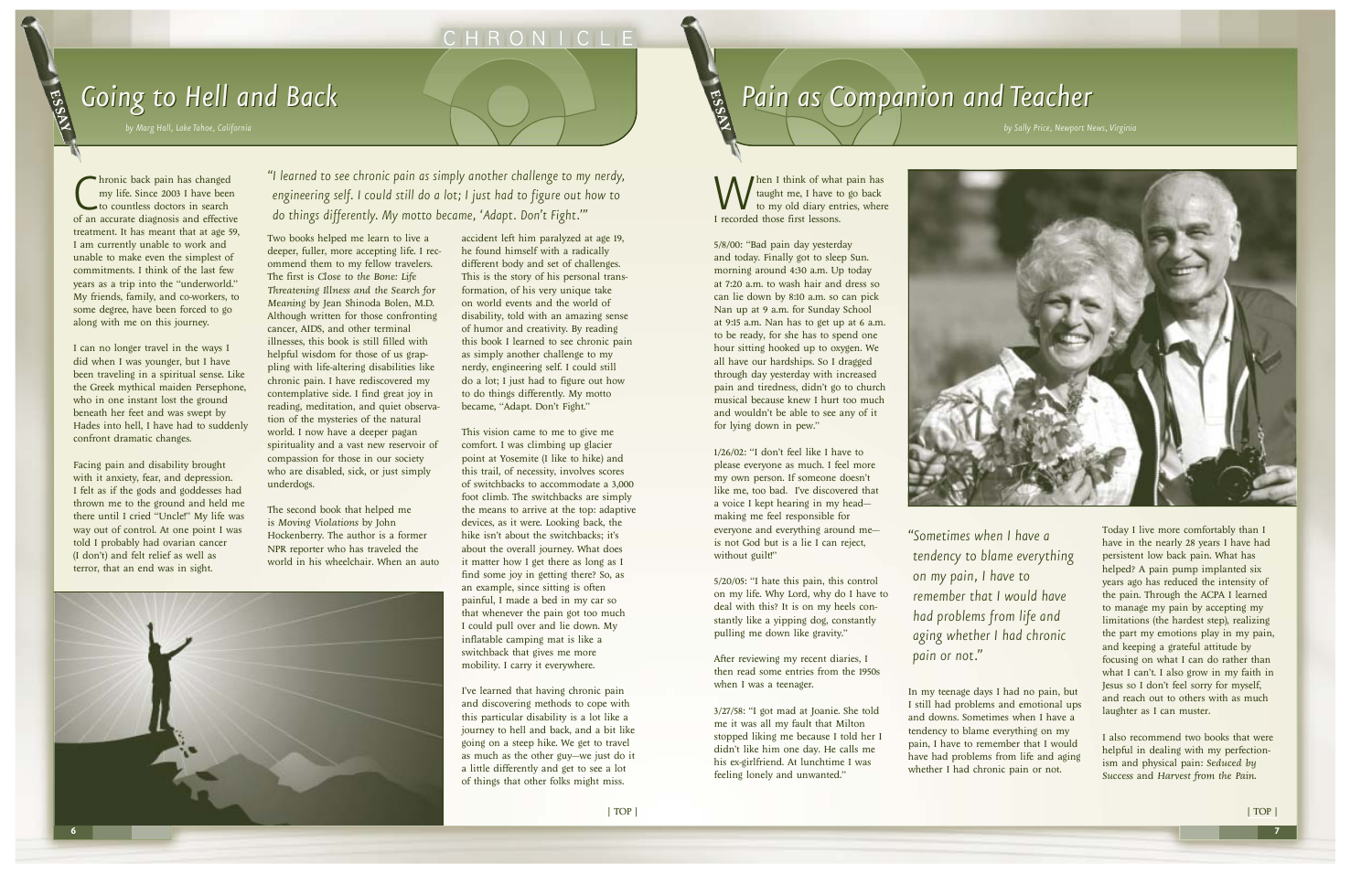We life of pain began in the early 1970s after a house-<br>related accident. The pain went down my neck into my shoul early 1970s after a houserelated accident. The pain went down my neck into my shoulders, down my arm, and into my fingertips. I couldn't eat for a week because of the jaw pain. We didn't have money to treat it, so the pain remains much the same today.

In my 40s I developed endometriosis, which doubled me over often due to the severity of the pain. After four to five years of this, I had a hysterectomy, but there were complications. I was in the hospital eight days and almost died.

Later, I developed Lyme disease. Aside from my regular pain, I had to wrap my knees to walk and went to our county fair in a wheelchair. I was left with arthritis in both knees, going to the emergency room for the pain. By this time I was diagnosed with myofacial syndrome and fibromyalgia. The pain was advanced at this time at all points. I don't have flare-ups because I have the pain 24/7.

Two years ago I had a fall and have gone through excruciating pain in my sacrum and both buttocks. I also had a bi-level cervical fusion. There were so many bone spurs the doctor spent an extra hour removing them. My neck still hurts, pain that will wax and wane as it heals.

At this point, with pain medication not working and my weight dropping dangerously, I didn't want to live and was losing my battle with despair. I had set a date and method to take my own life.

Chronic pain entered my life 11<br>
years ago, following a serious<br>
illness. Like most of us with<br>
chronic pain, I attempt to minimize hronic pain entered my life 11 years ago, following a serious illness. Like most of us with the impact of it and find joy and fulfillment in everyday life.

I picked up the phone and started saying my goodbyes. When she heard from me, my sister drove up from California even though we had been estranged for six years. She took me to my daughter's home and they pampered me for a



week. I gained some weight, but most of all they gave me hope.

Each day something happens and I think, "I would have missed this." I just met a girl who is in the Israeli army for whom I now pray. I talk to my sister several times a week. I just had a wonderful Christmas with my daughter and four grandchildren.

Our plans are to try to get a fixer-upper sailboat and go to the South Pacific to help others. While we are on the dock we are reaching out to others. Many are hurting and I honestly care and listen much more than I did before. I can honestly say, "I know how you feel."

No longer do I feel useless. I have even been able to start water exercise in a pool again. For those of you who may be feeling that there is no hope, I pray this story encourages you. Feel free to contact me (through the ACPA headquarters office).

difficult days with less stress . . . and fear.

I learned to trust my own knowledge and experience. Following my own research, I recognized that I must develop my own plan of care. Healthcare providers do not have all the answers. They are people, and for some, pain management was not included in their education. Also, preconceived ideas are hard to dispel.

I recognize the key importance of sound nutrition, exercise, and regular hours of sleep. I have learned that I need to pace myself, allow myself to change my mind, or say "no." So I work and play within my own parameters. I give myself permission to take a sick day when symptoms escalate, even when I would rather not. I found that a pet is a wonderful therapist. As long as she feels safe and her needs are met, she does not care whether I have health issues. Her honest, non-judgmental behavior allows me to be myself. Her presence assists me in releasing worries at bedtime and encourages me to be more active during the day.

I have come to recognize the courageous among us. It is courageous to meet personal, family, and community obligations while dealing with ongoing, painful conditions. This recognition has brought me another gift, patience.

My daily experience with pain has value to others. This is somewhat comforting to me. I can enlighten other healthcare professionals. There have been instances when my recognition of a patient's chronic pain has yielded positive results. And my peers know that pain is of key importance to me. We had a poster presentation and pain symposium this September.

### Lesson of Living with Pain CONTINUED FROM PAGE 1...

I have great appreciation for things others take for granted. I feel a sense of accomplishment in completing simple tasks: grocery shopping, washing clothes, cleaning my apartment, traveling to doctor's appointments, and such. I love the warmth of the sun, delight in the antics of the hummingbirds, and find joy in patio gardening.

Although I would love to be free of this pain it is unlikely I ever will. I don't have to like it but what is, is.

I am in control because I understand that there will be times when I may not be able to do as much as I would like, but that these times will pass.

Pain may always be a part of my life, but each day I remind myself that in spite of the pain I still have the ability to live as I choose. I don't allow the fear that pain may restrict me to prevent me from making plans to live my life.

Fear is the controlling factor for so many of us. Though the pain can stop us in our tracks, if we can conquer the fear, somehow we can enjoy those good days more and get through the most

There are many lessons to be learned when life is challenged by pain. These lessons are an ongoing reminder that we need to:

❉ Focus on our abilities, not our

❉ Concentrate on things that we can

❉ Live by the motto: "Don't sweat the small stuff and it's all small stuff."

- disabilities
- control
- ❉ Exercise every day
- 
- ❉ Listen to our bodies and know when to stop
- ❉ Keep our inner child alive through play





❉ Maintain our right to do less than humanly possible.

These are but a few of the lessons that I have learned along my journey from patient to person. Amazingly, no matter how far you travel in your journey, there is always something to learn.

# CHRONICLE

# *Finding Finding Hope in a Life of Pain*

*by Georgia A. Short, Oregon*

<span id="page-4-0"></span>ESSEX

*"If we can conquer the fear, somehow we can enjoy those good days more and get through the most difficult days with less stress."*

### *"Our plans are to try to get a fixer-upper sailboat and go to the South Pacific to help others."*



# Pain Teaches Appreciation of Courage,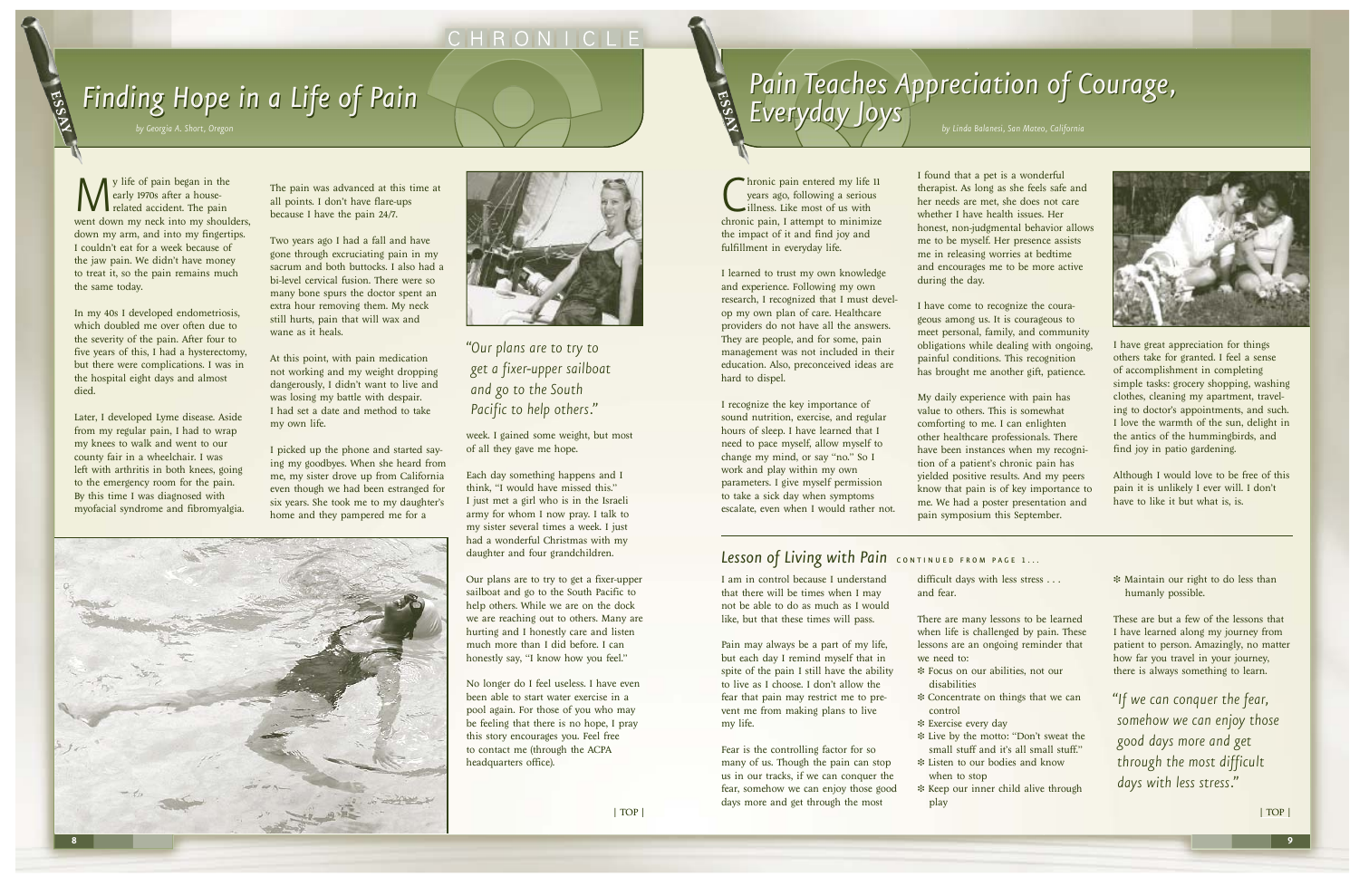The development of new, safe, and effective therapies f<br>pain relief requires careful study in human volunteer<br>participants. People who are interested in participatir<br>in clinical trials of new therapies should carefully con The development of new, safe, and effective therapies for pain relief requires careful study in human volunteer participants. People who are interested in participating many factors.

#### *What is a Clinical Trial?*

A clinical trial is a carefully controlled study conducted in participants who volunteer to test the safety and effectiveness of new drugs, medical devices, or techniques. Studies of drugs and devices are controlled by the United States Food and Drug Administration (FDA), and form the basis of drug and device approvals in our country. Without the completion of high-quality, accurate clinical trials and subsequent approval of new treatments, medical science and the high level of healthcare we have come to know would be impossible to maintain.

Pharmaceutical/biotechnology companies, professional organizations, or government agencies typically conduct clinical trials, however, trials which are considered to be exploratory in nature could also be organized and run by individual physicians or investigators. In this article we will concentrate on trials of new drugs.

A clinical trial is assigned a phase number based on the type of question(s) the study hopes to answer. In Phase I studies, researchers test a new drug or treatment among 20 to 80 healthy volunteers or in some cases, patients, for the first time. These early studies determine a safe dose range, look at side effects associated with increasing the dose of the drug, help to gain some early evidence of effectiveness, and examine how the body breaks down, absorbs, and eliminates the compound.

After the successful completion of Phase I studies, Phase II studies are conducted. These typically involve a larger number of people (100 to 300) who have the condition for which the drug was developed. They look at the safety and potential efficacy of the drug. Because of the exploratory and early nature of these trials, investigators place significant restrictions on the type of participants in the study to give the greatest chance of seeing an effect of the drug without the interference of other medical conditions or treatments.

Large Phase III trials are conducted once a drug has been determined to be safe and effective. These trials are designed to confirm the efficacy of the study drug in a broader

#### Will I be allowed to continue on my current pain medication?

population—one that is more representative of the people who will eventually use the drug. As these trials are considered critical for drug approval, strict protocol adherence is required in order to comply with government regulations and guidelines. These trials, which can involve thousands of people, test the study drug against the best standard therapy used for the treatment of the disease under study. Many times, if there is no other standard therapy, the study drug is compared to a placebo (sugar pill) rather than another active treatment.

Results from Phase III studies evaluate the overall risk-benefit ratio (effectiveness of the drug compared to potential side effects caused by the drug) and provide information which is used by the manufacturer in the package insert and labeling. After drug approval, Phase IV post-marketing studies are conducted. These studies typically provide additional information regarding the safety, benefits, and optimal use of the drug. Trials in this phase usually have the least restrictions on participant entry.

#### *Seeking Answers*

#### Will I be able to return for an "unscheduled" study visit if I have a problem?

Participants in pain therapy trials should seek and be comfortable with answers to these questions before agreeing to enter a trial.

#### Do I qualify for this study?

Study protocols contain information regarding the requirements needed for a participant to enroll. These "inclusion" and "exclusion" criteria are based on such factors as age, gender, type/stage of disease, medical history, medications being taken, laboratory values, etc. These criteria help to ensure 1) the safety of the participants and 2) that the study objectives are fully met. Based on these criteria, the Clinical Investigator will determine if you are eligible to participate in the study.

#### What happens if I have a pain flare or pain due to an event or trauma not associated with the condition being studied? What "rescue" medications, if any, will I be permitted to use?

Many studies include provisions for the use of additional pain medication in the event of a pain flare or trauma of some type. Because additional pain medication can have an impact on the ability to assess the effectiveness of the study medication, the protocol may limit the number of times a rescue medication may be taken and/or when the medication may be taken during the study. The names of permissible rescue medications may also be indicated in the protocol.

#### Will I be allowed to change the study drug dose in the event I experience an adverse event?

The protocol will specify under what conditions study drug dosage changes will be permitted. In cases where the study objective is to determine how high a drug dose can be tolerated, participants may be required to discontinue from the study in the event a study drug dosage decrease is required.

Studies of pain therapies are frequently complex due to the nature of pain. Many times, it is difficult to design studies for pain indications due to the number of pain-relief medications the participant is already taking. Some studies, for example, will ask participants to continue taking their pain-relief medications with no variation in dosing allowed; others will ask participants to discontinue all of their current pain-relief medication and wait for the pain to worsen (called a "flare" design).

#### Are all of the study drugs "active" or is there a possibility I could receive a placebo?

Many pain studies are designed to permit the continuation of current pain medication(s), especially if there is a possibility that a participant could receive a placebo. This helps to ensure, from an ethical perspective, that pain levels of participants receiving placebos will, we hope, at least remain stable and not increase in intensity. Some studies are also designed with an additional continuation phase that ensures receipt of an active study drug for all participants, once the initial portion of the study has been completed.

#### How much work and time commitment is required of me?

The informed consent document, which you sign prior to study participation, contains specific information regarding how frequently you will need to return for study visits and the type of assessments (questionnaires, laboratory work, etc.) that will be completed at each visit. If you have any questions or concerns regarding the study requirements, you should not hesitate to ask the Clinical Investigator or study coordinator prior to agreeing to participate in the study.

Yes. The safety of study participants is the first concern in clinical studies. If you have a problem during the course of the study and your physician feels it is necessary for you to return to the office, he/she will conduct an extra study visit to ensure your well-being.

#### Will I know the outcome of this study?

Once a study has been completed and the data has been analyzed, results can be made available to participants. Each investigator will receive data only on his/her patients. In addition, the results of the studies will, in general, be

published following the analysis and interpretation of the complete set of data. As studies may continue for years, however, participants must understand that information regarding the outcome of the study may not be available until long after their participation has been completed.

#### *Your Responsibilities*

Part two of this article will address the responsibilities of the study participants, the study sponsor, and the study site personnel to ensure successful, high-quality clinical trials.

Additional information regarding clinical trials may be found on the following websites:

www.ciscrp.org www.diahome.org www.clinicaltrials.gov www.centerwatch.com www.cancer.gov www.clinicaltrials.com http://clinicalstudies.info.nih.gov/

## CHRONICLE

# <span id="page-5-0"></span>*Successful Successful Clinical Clinical Trials - A Team Effort*

*by Donald Manning, Medical Affairs, Celgene Corporation and Department of Anesthesiology and Pain Management, University of Virginia; and Alyse Cooper and Elisabeth Kurkimilis, Medical Affairs, Celgene Corporation*

## **Your Rights in a Clinical Trial**

The FDA has established regulations and guidelines under which clinical trials must be conducted. All participants in studies are free to give consent and are guaranteed certain rights. These might include the right to know exactly what will happen to you; what other treatment choices are available to you; the right to ask questions prior, during, and after participation in a trial; and the right to leave the trial at any time by withdrawing your consent.

Here are some questions that study participants should always ask.

- ❉ What is the purpose of the study?
- ❉ Has this treatment been studied before?
- ❉ How long will my participation last?
- ❉ Are special procedures required (such as a hospital stay, or specialized tests)?
- ❉ What are the possible risks and benefits?
- ❉ Who do I contact with any questions or concerns?
- ❉ Will my insurance or I be required to pay for any of the treatment?
- ❉ Will I be reimbursed for travel-related expenses relating to my study participation?
- ❉ What long-term care is part of the study?
- ❉ Who will be in charge of my care?
- ❉ Will I be compensated if I am injured during the trial due to treatment?

[| TOP |](#page-0-0)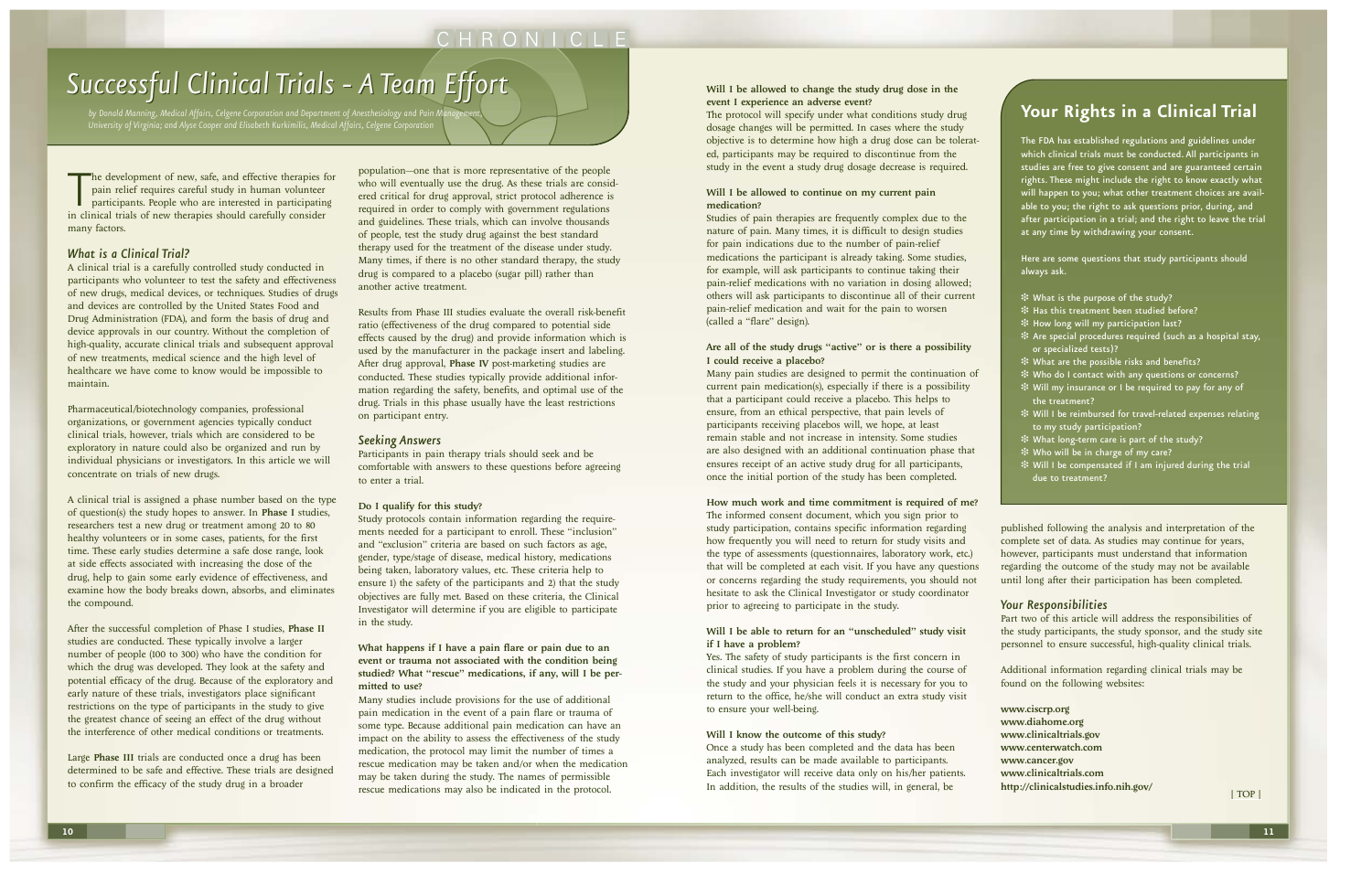*This is part of a series of articles intended to give readers more insight into the interests and contributions of ACPA board members.*

The newest member of the ACPA<br>board of directors is Donna A. K.<br>Kalauokalani, MD, MPH, Assistant<br>Professor, Department of Anesthesiology he newest member of the ACPA board of directors is Donna A. K. Kalauokalani, MD, MPH, Assistant and Pain Medicine at the University of California, Davis School of Medicine. She is also Director of Health Outcomes Research in the Division of Pain Medicine there.

Dr. Kalauokalani was asked to join the ACPA board in 2006, after meeting Penney Cowan at a conference at UC Davis. "Not many organizations represent the patient's voice," said Dr. Kalauokalani. The ACPA and its partners and activities do a good job of that and should continue to seek opportunities to do so. I look forward to incorporating more ACPA materials in my health services research and academic activities."

Born in Honolulu, Hawaii, Dr. Kalauokalani found that specializing in pain was a natural fit with her native culture. "When I was in medical school in the late 1990's pain management was just coming together as a field," she said. "But alternative medicine felt natural. It was part of my upbringing."

She specialized in anesthesiology, but "every turn I made was bringing me closer to pain management," she said. She asked her fellowship director Dr. John Loeser, professor of neurosurgery at University of Washington, "How do we evaluate what we are doing to manage pain in an evidence-based fashion?"

At his suggestion, she pursued that question in her studies, training as a



Clinical Scholars Program at the master's degree in public health.

Dr. Kalauokalani specializes in anesthesiology, pain management, and preventive medicine. She splits her time between research and patient care and is currently involved in three interesting projects. One of them is an American Cancer Society-funded study, which examines how a patient coaching intervention can help patients with cancer pain work with their doctors, gain more control over their pain, and be better advocates for their own health.

In Dr. Kalauokalani's second project, through the Agency for Healthcare occupational low back pain.

Research and Quality, she is studying racial and ethnic disparities in treating

She is also leading a program development project focused on improving the quality and value of pain care in prisons. "We don't often consider how chronic pain intersects with mental illness and drug abuse, but for the prison population, that is a common problem," she said.

"I enjoy the research, inquiring and investigating from a health services perspective to determine what is an



Though she interacts with many people with chronic pain in her research and as a consultant, Dr. Kalauokalani has also had personal experience with pain. A bout with sciatica a few years ago made it very hard to sleep, drive, or sit. "It's tough to be the patient," she said. "It took a lot of time, effort, and physical therapy to get back to my normal functioning."

*Medications Supplement Online* The new ACPA Medications & Chronic Pain 2007 Supplement is now available at www.theacpa.org. Updated yearly by Dr. Steven D. Feinberg, the supplement was originally written by Dr. Edward C. Covington.

A valuable source of information about pain medications, it includes web links for certain medications and relevant Internet sites of interest. Generic names are primarily listed with brand names in parentheses.

> The ACPA P.O. Box 850 Rocklin, CA 95677

The supplement deals only with medications and does not mention the many other important treatment approaches to chronic pain. It is not meant to serve as medical advice for your condition or your specific medication needs. Remember that the best source of information about your health and medication needs is an open dialogue with your treating doctor.

#### *Visit our New Web Site*

The ACPA has a new and better Web site, made possible through an unrestricted educational grant from Purdue Pharma. The new site is easier to use, with a search function. It also has a calendar of events and easy access to copies of the *Chronicle*. We hope visitors will come back often to check out the changing news and features, read weekly tips for those who live with pain, and respond to the interactive poll. The new site has an online store which makes it easy to order brochures, manuals, CDs, and even t-shirts.

#### *New Facilitators Newsletter*

ACPA facilitators can stock up on tips, good advice, and useful information through the new ACPA Facilitators Newsletter.

Kristianne Sunde, Facilitator Resource Coordinator for the ACPA, has just published the first issue, which is available to any facilitator. The six-page newsletter covers how to plan support group meetings and find a location to meet. Another article reviews how people with chronic pain can benefit from reasonable expectations and pacing their activities.

To get a copy of the newsletter or to make comments and suggestions, please contact Kristi at acpagroups@pacbell.net or phone the APCA at (800) 533-3231.

#### *APS Names Centers Of Excellence*

One of the ACPA's Partners for Understanding Pain, the American Pain Society (APS), is honoring the country's outstanding pain care programs by naming Clinical Centers of Excellence in Pain Management. This awards program recognizes forward-thinking teams of healthcare professionals who are addressing the critical needs in pain management on the local level.

"This furthers our strategic goal to advocate and promote the benefits of multidisciplinary pain management programs." said APS President Judith Paice, RN, PhD. APS asserts that a successful pain management program requires a team of health care professionals who understand the complex mix of clinical, psychological, social, and emotional variables that affect people with pain.

Any multidisciplinary program within the U.S. that provides direct patient care and is primarily focused on the treatment of pain was eligible to apply. Nominations for 2006 closed in January 2007. APS will present this prestigious recognition during the Society's annual scientific meeting in Washington, D.C., May 2 to 5, 2007.

## CHRONICLE

# <span id="page-6-0"></span>*ACPA Update*

# *Board Member Profile: Donna A. K. Kalauokalani Board Member Profile: Donna A. K. Kalauokalani*

*Welcome to our new groups and facilitators.*

> *Chris Clark Florence, AL*

*Kevin Miller Chandler, AZ*

*Margaret Hall North Tahoe/Truckee, CA*

> *Kay Sorrell Ft. Lauderdale, FL*

*Nicholas Martin Lansing, MI*

> *Bill Kunert Rolla, MO*

*Cherith Hamilton Wings of Grace Bozeman, MT*

*Patricia Santoro Warren and Morris* 

*Rex Marshall Uniontown, OH*

*Michael Scott Yakima, WA*

*Michael Hutchison Milwaukee, WI*

> *Roger Mai Milwaukee, WI*

*David Bailey Milwaukee, WI*

*Robert Felder* 

#### *New ACPA Groups*

*The Chronicle is published quarterly by the American Chronic Pain Association.*

*We welcome essays, poetry, articles, and book reviews written by people with chronic pain or their families.*

*Please send inquiries to:*

**Executive Director:** Penney Cowan

**President, Board of Directors** Bridget Calhoun

**Medical Editor:** Steven Feinberg, M.D.

**Copy Editor:** Alison Conte

**Special Features:** Sally Price

*"Not many organizations represent the patient's voice. The ACPA and its partners and activities do a good job of that and should continue to seek opportunities to do so. "*



[| TOP |](#page-0-0)